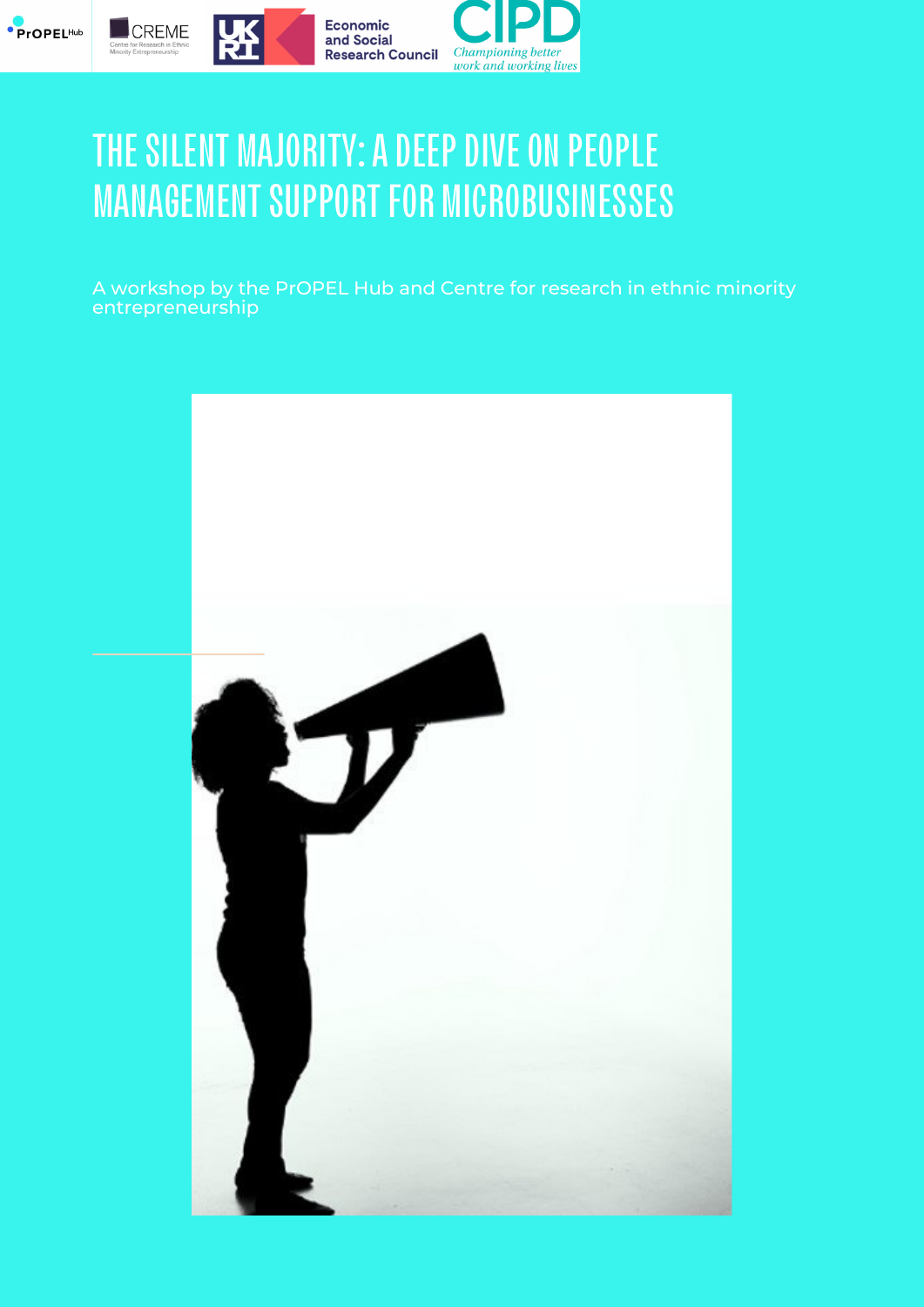

## B A C K G R O UND

Our smallest businesses make up [99.3%](https://www.fsb.org.uk/uk-small-business-statistics.html) of the UK's total business population. They account for 36% of the UK's [turnover](https://www.fsb.org.uk/uk-small-business-statistics.html) and serve an important role in the heart of communities.

However, microbusinesses face barriers in accessing support and advice to improve the productivity and wellbeing of their workforce.

In December 2021, the PrOPEL Hub held the first event in a series designed to address this issue. We were joined by representatives across policy, business and academia to consider what effective and inclusive microbusiness people management support might look like, and importantly, the contribution that the PrOPEL Hub could make in supporting its evolution.

#### Speakers included:

- Professor Monder Ram, Director of the Centre for Research in Ethnic Minority Entrepreneurship;
- Professor Graeme Roy, Dean of External Engagement at the University Glasgow;
- Professor Paul Edwards, Professor of Employment Relations at the University of Birmingham;
- Emelia Quist, Head of Policy Research, FSB;
- Professor Carol Atkinson, Professor of Human Resource Management at Manchester Metropolitan University;
- Alex Till, Chief Executive of Menta;
- Jonny Gifford, Senior Research Advisor for CIPD;
- Professor Patricia Findlay, Director of the Scottish Centre for Employment Research at the University of Strathclyde;
- Ammo Talwar, CEO of Punch Records;
- Daniel Alexander, Daniel Alexander Films; and
- Ammar Mirza, Managing Director of Ammar M Ltd.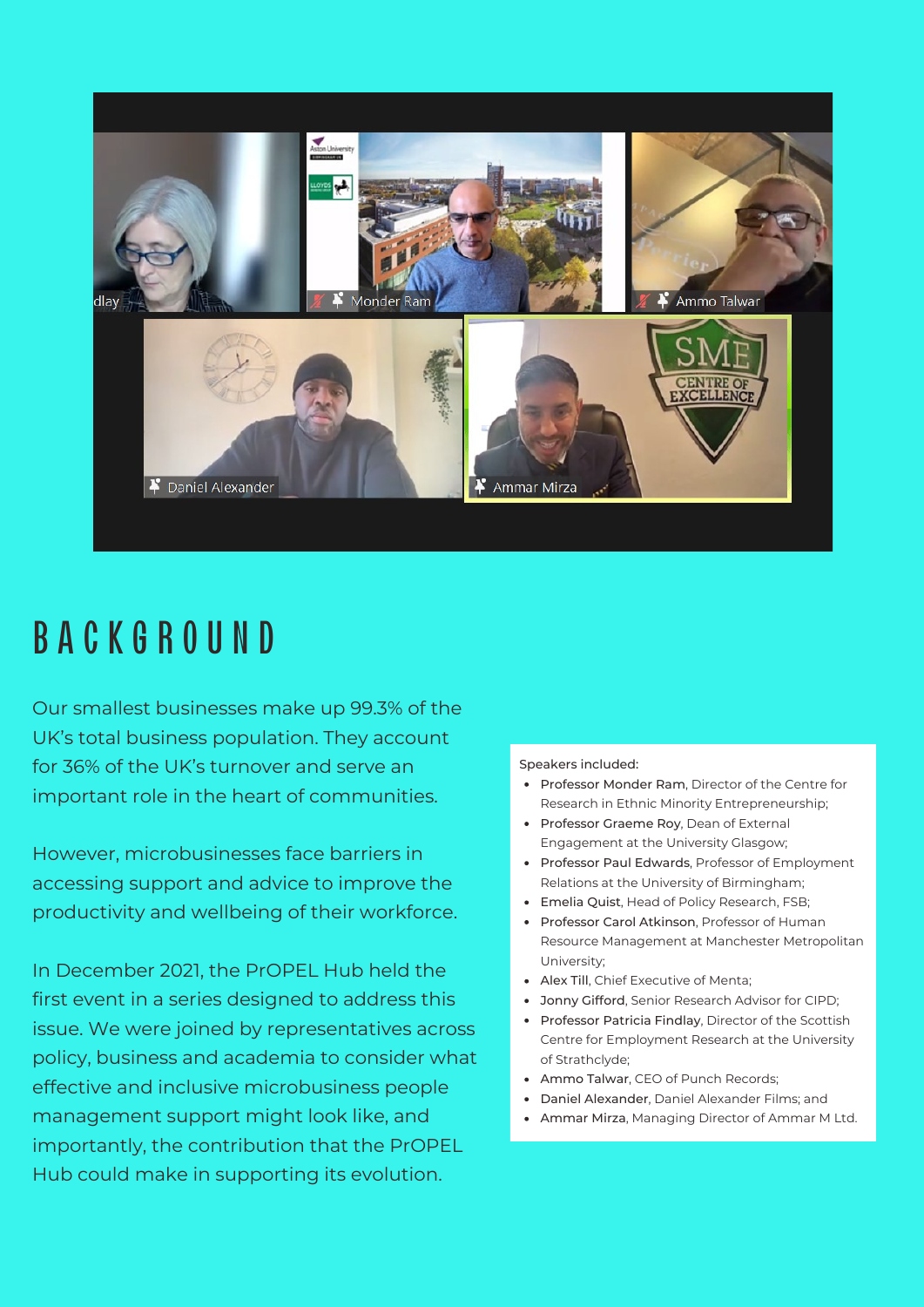# **AGENDA FOR CHANGE**

Themes put forward by our speakers and participants included::



#### **EXPLORING THE UNKNOWN**

Academic literature on microbusinesses is filled with gaps and significant unanswered questions – what does an effective people management structure look like within microbusinesses? How do we define and measure productivity within the context of these firms?

#### **A SAFE SPACE TO ASK QUESTIONS**

Microbusinesses need support and information about how to put the fundamental building blocks in place for their business. Support organisations and networks should create a safe space for micros to ask questions and learn what they don't know.





#### **PRIORITISING WHAT ACTUALLY WORKS**

Time and resource to engage with support is a key barrier for microbusinesses. We need smarter and more engaged ways of delivering people management support that speaks to the right issues in the right way, e.g. softer leadership and management skills might be more appropriate than more formalised interventions.

#### **DESIGNING FROM THE BOTTOM UP**

Microbusinesses come in all different shapes, sizes and stages of growth. Business support should be varied and co-designed to reflect the distinct needs of the organisation it is intended to serve.





#### **A JOINED UP APPROACH TO SUPPORT**

To create sustainability and longevity, there should be a move towards a more coherent national government strategy for microbusinesses. We should also value and strengthen links to organic local networks which develop to fill gaps in national support and address local nuances.